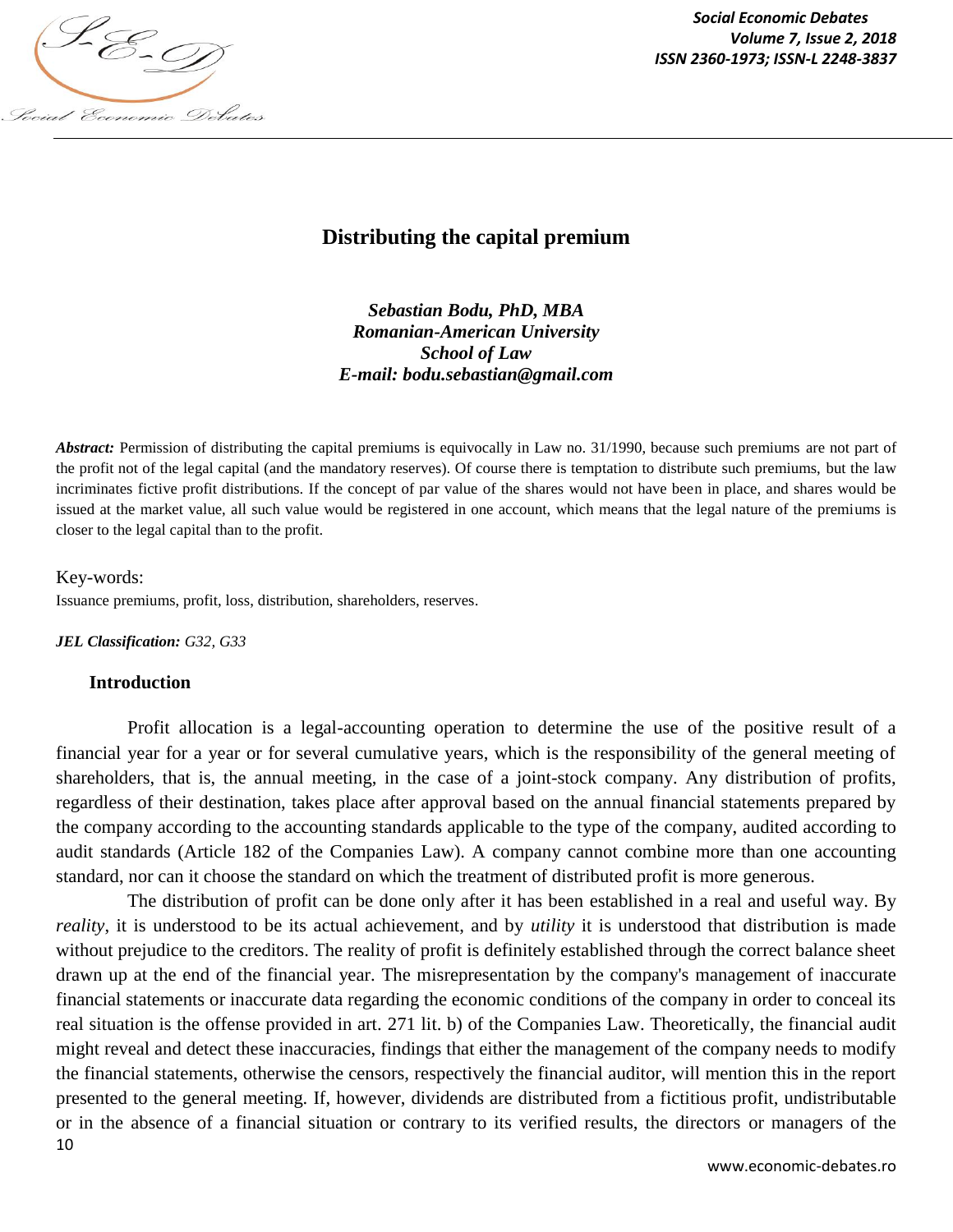

company are responsible for the offense provided for in Art. 272<sup>1</sup> lit. b) of the Companies Law, the dividends thus distributed being a loss to the company, in our view this Article being a partial application of the previous article, i.e. when the members of the management of the company, as the persons responsible for drawing up the financial statements, knew of the existence of irregularities(drafting being in their charge), for example hiding data that would have altered their form (such as debt resulting from certain contracts or litigation, substantial fines, etc.) or presenting unrealistic information on the basis of which they were drawn up financial situations. The offense provided in art.  $272<sup>1</sup>$  lit. b) of the Company Law applies independently when the distribution is made from the undistributable profit, as in the legal reserves, in the latter case the distribution being unprofitable, made in the fraudulentness of the creditors, since the legal reserves have the exclusive role of supplementing the legal capital, of losses, providing the social capital together with the legal capital. Criminal liability of censors or auditors only intervenes if they have known and validated the financial statements drawn up on the basis of false data, otherwise they first check whether the treatment of the accounting records was made in accordance with the applicable standards. In conclusion, although dividends are distributed by the general meeting of the company, the shareholders are not liable as a result of their voting based on financial statements drawn up by the management of the company. Besides the criminal liability, the members of the management of the company are primarily civil, according to art. 155 of the Companies Law, the liability not being removed from the fact that the financial statements were approved and they were discharged (Article 186 of the Companies Law).

Clearly, examples of illegal distribution, when profit is unrealistic, only "on paper", would be the following: (i) the entry on the balance sheet of fictitious operations that lead to an income (and furthermore a profit) where it does not actually exist; (ii) the distribution of dividends on its own shares held by the company; (iii) distribution of dividends from statutory reserves. However, these are more fraud cases than accounting treatment, but sometimes the demarcation line between fraud and accounting treatment can be relatively thin. Another situation of unlawful distribution would be where dividends exceed the amount of paid payments, although Art. 67 paragraph (2) of the Companies Law provides for the proportionality of dividends in relation to the paid-up legal capital.

In addition to the four above listed cases, there are still three dividend situations, namely (i) the stock of optional reserves, (ii) those resulting from the revaluation, and (iii) capital related premiums issue, intake, merger and division). In other words, if these items of equity can be distributed as dividends. Among these, in this article we will deal with the capital-related premiums.

From the outset we must say that such a possibility is unclear in Law no. 31/1990 (the "Companies Law"), which states, at art. 67 paragraph (3), that dividends can be distributed only from "profits determined by law". Strictly from an accounting standpoint, the profit designated by law is *the positive result of the financial year, calculated as the difference between income and expense recognized in the income statement*. As we can see, the current form of the Companies Law uses the term "profit" rather than the "benefit" as before, through Law no. 441/2006 or the previous legislation (Article 183 C. com.<sup>1</sup>).

 $\overline{\phantom{a}}$ 

<sup>&</sup>lt;sup>1</sup> Regarding art. 1902 of the Civil Code, the common use of both notions is an inadvertence may prevail before the Companies Law and the Accounting Law, as special laws.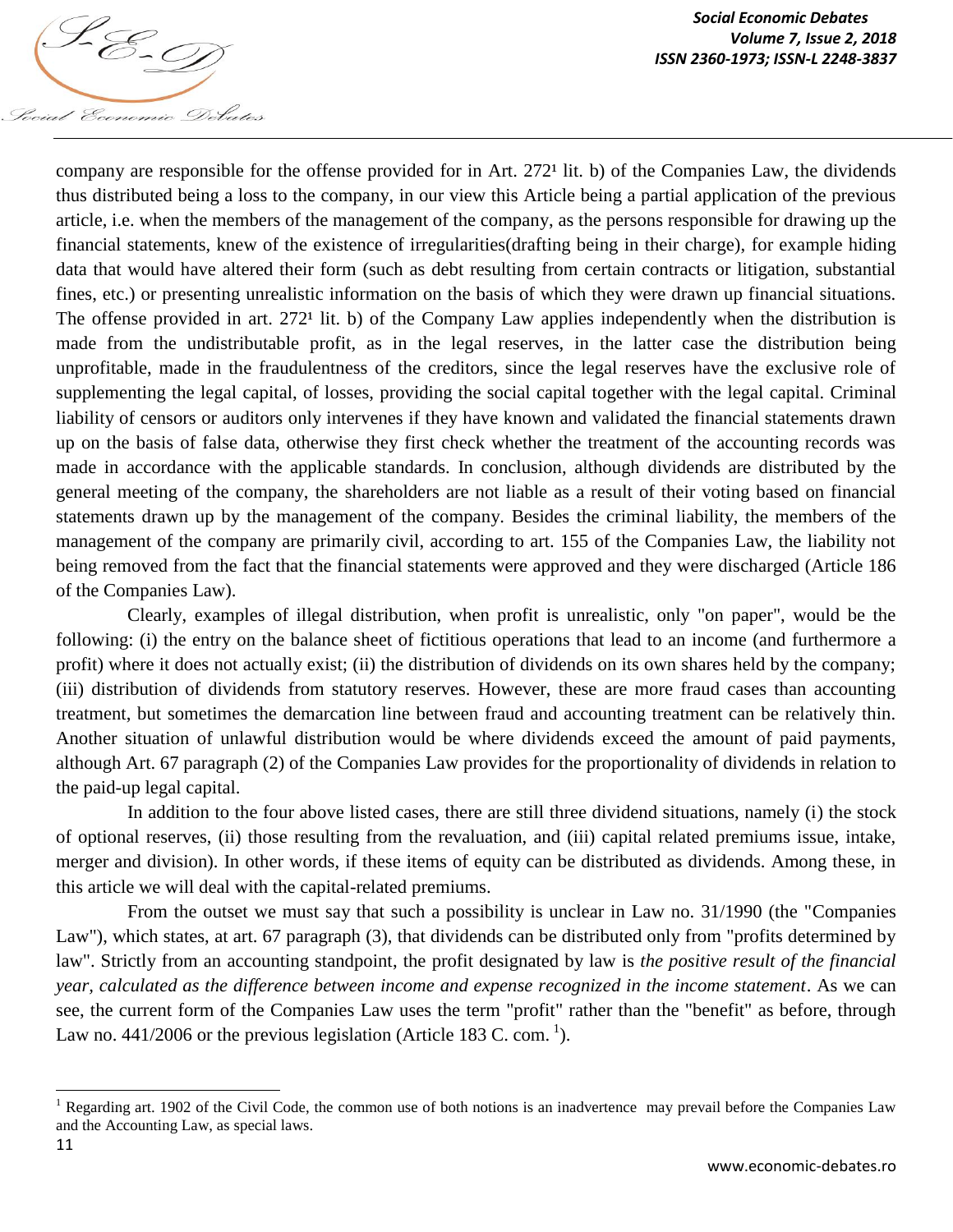Replacement was probably due to the fact that the term "benefits" was not a defined one and, in the absence of a legal definition, different interpretations could be reached. Such a wide-ranging interpretation of the notion of benefit is that of profit plus any item of equity over the legal capital. According to art. 69 of the Companies Law, if there is a loss of the net asset, the legal capital will have to be reunited or reduced before any distribution or distribution can be made. *Per a contrario*, if there is no loss that would erode net assets below the amount of the legal capital, the company could distribute dividends from any net asset account that is added to the legal capital, including capital-related premiums.

If the provision of art. 67 paragraph (3) of the Companies Law shall be reported in the profit and loss account, that of art. 69 of the same law relates to the balance sheet, making the distribution acceptable. However, other legal provisions prohibit, directly or indirectly but unequivocally, the distribution of dividends from legal reserves and those resulting from the revaluation of assets, although they are added to the legal capital as a surplus.

According to art. 183 paragraph (3) of the Companies Law, "shall be included in the reserve fund, even if it has reached 20% of the share capital, the surplus obtained by selling the shares at a rate higher than their nominal value (i.e. the issue premiums, SB) if this surplus is not used to pay for issue or depreciation". On the one hand, by referring to the legal reserve regulated in paragraph (1) of Article 183, it is clear that by the "reserve fund" the legislator understands the legal reserve. And by including them in the legal reserve even if the 20% threshold has been reached, the legislator confers capital-related premiums on a different regime to that of profit, of which the levy for the legal reserve is not fully and at once, but gradually, limited to 5% per year.

Also, from the final thesis of art. 183 paragraph (3) it also follows that capital-linked premiums can only be used to "pay" the issue costs or write-offs that means the implicit cover of losses<sup>2</sup>. On the other hand, issuance premiums can be used to increase legal capital, as opposed to legal reserves (Article 210 paragraph (2) of the Companies Law). By increasing the legal capital, free bonds are distributed to the associates, which can then be sold and paid for, but which is not the equivalent of a dividend, although the procedure is called "payment of dividends in shares". Although it seems that shareholders get something from the company, similar to dividends, in reality the operation has no material impact. By distributing free shares, the value of the company is not reduced, such as the distribution of dividends, the only lowering value being that of shares, since at the same value the company increases the number of shares in circulation. So the shareholders will have more shares, but the value of each package will be the same as before, the only difference being that the package will be more, but cheaper, instead of fewer but more expensive.

The difference in the economic realm of dividends and free shares is fundamental because the distribution of dividends is a decapitalization of the company (at least from an accounting point of view, that is a reduction of its net assets), while retaining the profit is a retention its capitalization, and if profit is further

 $\overline{a}$ 

<sup>&</sup>lt;sup>2</sup> Expenditure on the issue of shares, depreciation or any other type of expense (costs) is recorded in the income statement together with income. The positive result of this account, when revenues exceed expenditures, is called "profit", and the negative, when spending exceeds revenue, is called "loss". The positive or negative result is included in the balance sheet in account 117, that is, in the class of the capital accounts (class 1), together with the capital related premiums (account 104). As the losses erode the net assets, the issue premiums will be used to cover these losses within Class 1. This is the meaning of the issuance premiums referred to in Article 183 paragraph (3) of the Companies Law that means nothing new: issuance premiums, like any other equity, are used to cover losses.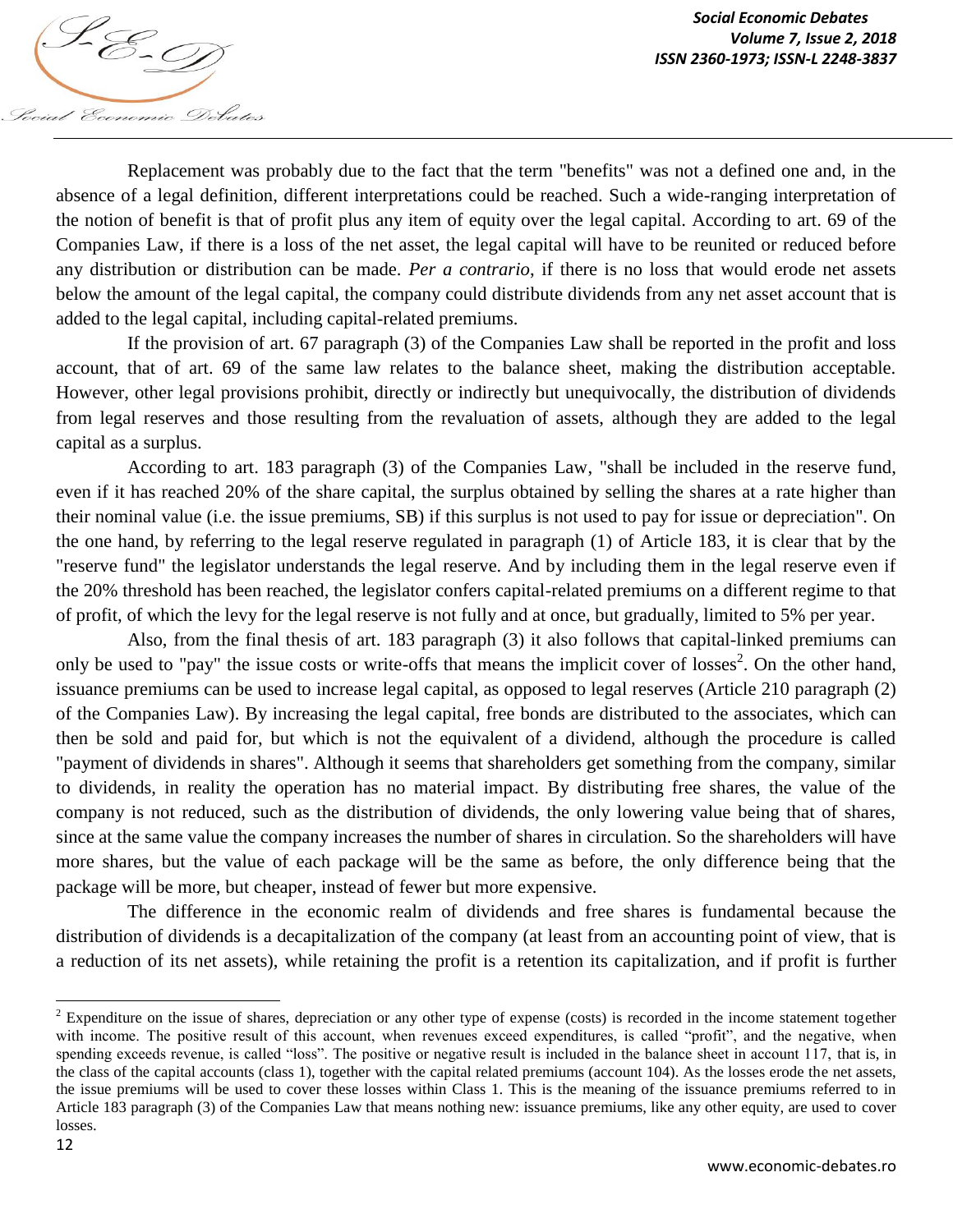

used to increase the legal capital, it can never be distributed. The fact that free shares can be sold does not change the situation any more, as the shareholder sells for consideration something that has been received free of charge from a legal point of view; from an economic point of view, the situation is the same as if it had not received the free shares but would have alienated a (lower) share of the (more valuable) shares existing before the distribution of the equity items in the form of free shares.

Issuance premiums are also net asset items that, although not attributable to profit, are generated by a company's activity (and not by market fluctuations), in particular the issue of equity securities (in practice, shares) "in gain". The first capital-linked, therefore, goes into company with the contributions, which is why they have been called by the doctrine "a supplement to capital / contribution not embedded in capital" or "left at the disposal of the company". A company gets more than the par value for the mere fact that the value of a share is the ratio between the value of the company and the number of shares in circulation, and it is very possible that the value of a share is greater than the arbitrary par value.

The positive difference is the premium issue and, the bigger, the more valuable the company, the gain is part of the shareholders equity. This economic principle, coupled with a logical distribution of the surplus to the shareholders at the voluntary liquidation of the company, could be an argument in favor of the possibility of distributing dividends from the premiums.

Awaiting the liquidation of the company for the shareholders to be able to benefit from the distribution of the net asset of which the premiums are part does not seem an option for the going concern companies<sup>3</sup> established for an indefinite duration, which assume the activity as a going concern, and therefore, who have not proposed a voluntary liquidation. In the case of these companies (i.e. quasi-totality), liquidation is only the result of an unfortunate situation, bankruptcy, when shareholders get nothing<sup>4</sup>. On the other hand, if we did not have a par value (a value that is an arbitrary element), the issue premiums would not exist, but only a share issue price that would determine the subscribed capital. So, if it is not important how the issue price is composed (par value + premium), but that both together represent the subscription value, it follows that the legal regime of the premium is similar to the par value (i.e. the legal capital), so unsustainable distribution.

Given that not only the arguments are both pro and contra, the existence of contradictory provisions in the Company Law prevents us from unfortunately giving a clear legal answer to the issue of the distribution of dividends from the premiums. The EU Company Directive **2017/1132** does not help us to elucidate this issue, as it does not define the term "reserves" other than those created by profit-taking but refers to national regulations<sup>5</sup>.

Given that the distribution of dividends "from fictitious profits or which could not be distributed, in the absence of a financial situation or contrary to those presented from them" exceeds the civil framework,

 $\overline{\phantom{a}}$ 

<sup>3</sup> Point 49 of the MoF Order no. 1802/2014 thus defines "the principle of going concern": this principle assumes that the entity normally continues its operation without going into liquidation or significant reduction of activity.

<sup>4</sup> Based on the Commercial Code, it has been argued that the issue premiums could be used to distribute dividends if the status permits.

Article 56 paragraph (3): *The amount of a distribution to shareholders may not exceed the amount of the profits at the end of the last financial year plus any profits carried forward and sums drawn from reserves available for this purpose, less any losses carried forward and sums placed to reserve in accordance to the law and statutes*". Although the text speaks of the charter, national legislation does not allow us to interpret either that a statutory change would be allowed to make the first capital-related distributions.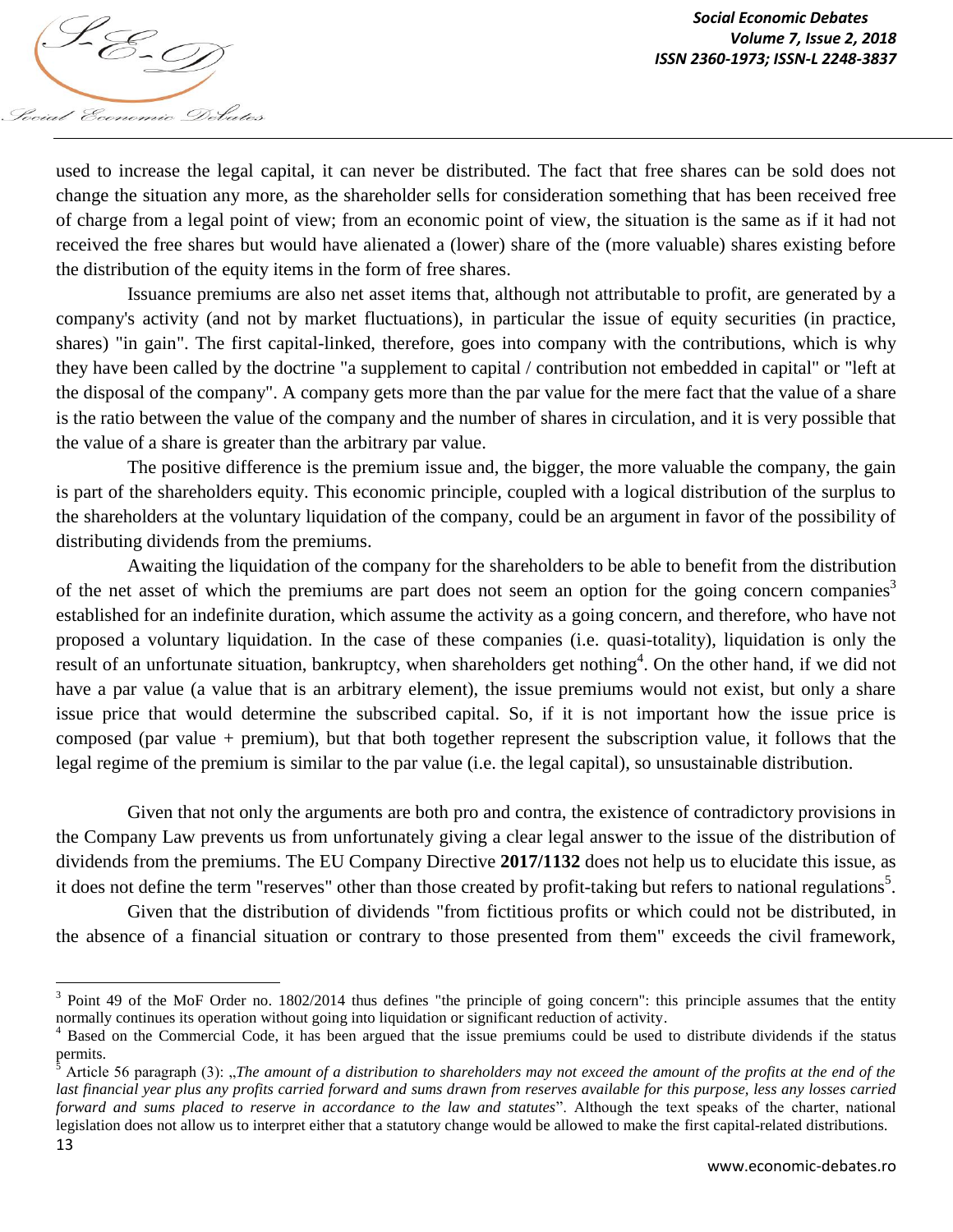being incriminated by art. 272<sup>1</sup> letter b) of the Company Law, as failure to comply with the provisions on the establishment of the "reserve fund" is also incriminated, according to art. 272 paragraph (1) letter d) from the same law, we have to conclude that it is wise, by a wide law, that capital-related premiums are not distributed until a legal, national or European clarification.

The company could use an alternative distribution solution to incorporate premiums into the legal capital by increasing, and distributing free shares which they would then redeem from their shareholders at their fair market value. But here, there are risks even though the operation is no longer incriminated, because art.  $103<sup>1</sup>$  paragraph (1) letter (d) of the Companies Law is also unequivocal as regards the permission or prohibition of the use of capital-related premiums for the payment of its own shares. In any event, such a situation does not amount to the sale of the shares received free of charge to a third party, which is alleged earlier, since, when the acquisition is made *pro rata* from all shareholders, they retain, after sale, the same shareholding, while a sale to a third party of the shares received free of charge reduces the participation quota.

Also, a purchase of its own shares de-capitalizes the issuing company, just like the distribution of dividends (that is why operations are often economically equivalent, the only differences being in the tax domain), while the sale to third parties of the free shares has no impact on the company"s capitalization. *De lege ferenda*, the redemption of free shares should be regulated in conjunction with the regulation of the distribution of capital-related dividends in the form of dividends, so that the legal treatment is unitary.

There is currently a discussion in the European Union about the possibility of using solvency tests to allow the distribution of dividends and other equity accounts such as premiums. In any case, *de lege ferenda*, our legislator itself should regulate much more closely and be more careful about the distribution of dividends, including in criminal matters. Equivocal notions or expressions inconsistent with accounting definitions either lead to self-censorship of behavior, with negative effects on shareholders, or expose directors and directors to significant risks.

## **Conclusion**

Establishing distributable profit is not such a mild operation as it appears, so the legislator should intervene and regulate the situation of those equity items which, although not resulting from the company's commercial transactions as a legal person, are nevertheless a surplus of legal capital and legal reserves. In addition, the acquisition of own shares should be assimilated to that of dividends, or, in other words, the two operations should be settled on a unitary basis.

## **References:**

Arion, C.C. (1915). "Commercial Law Text Book", Vasile Ştefănescu, Bucharest, vol. 2, pp. 284-286. Hamel, Lagarde, Jauffret, *apud* Băcanu, I. (1999). "Legal Capital of a Company"*.* Lumina Lex, Bucharest, p. 56.

Bodu S., Bodu, C. (2016), "Economic Crimes", Rosetti International, Bucharest, p. 87. Cărpenaru, Stanciu D. (1998), "Romanian Companies Law", 3rd Edition. All Beck, Bucharest, p. 154.

14